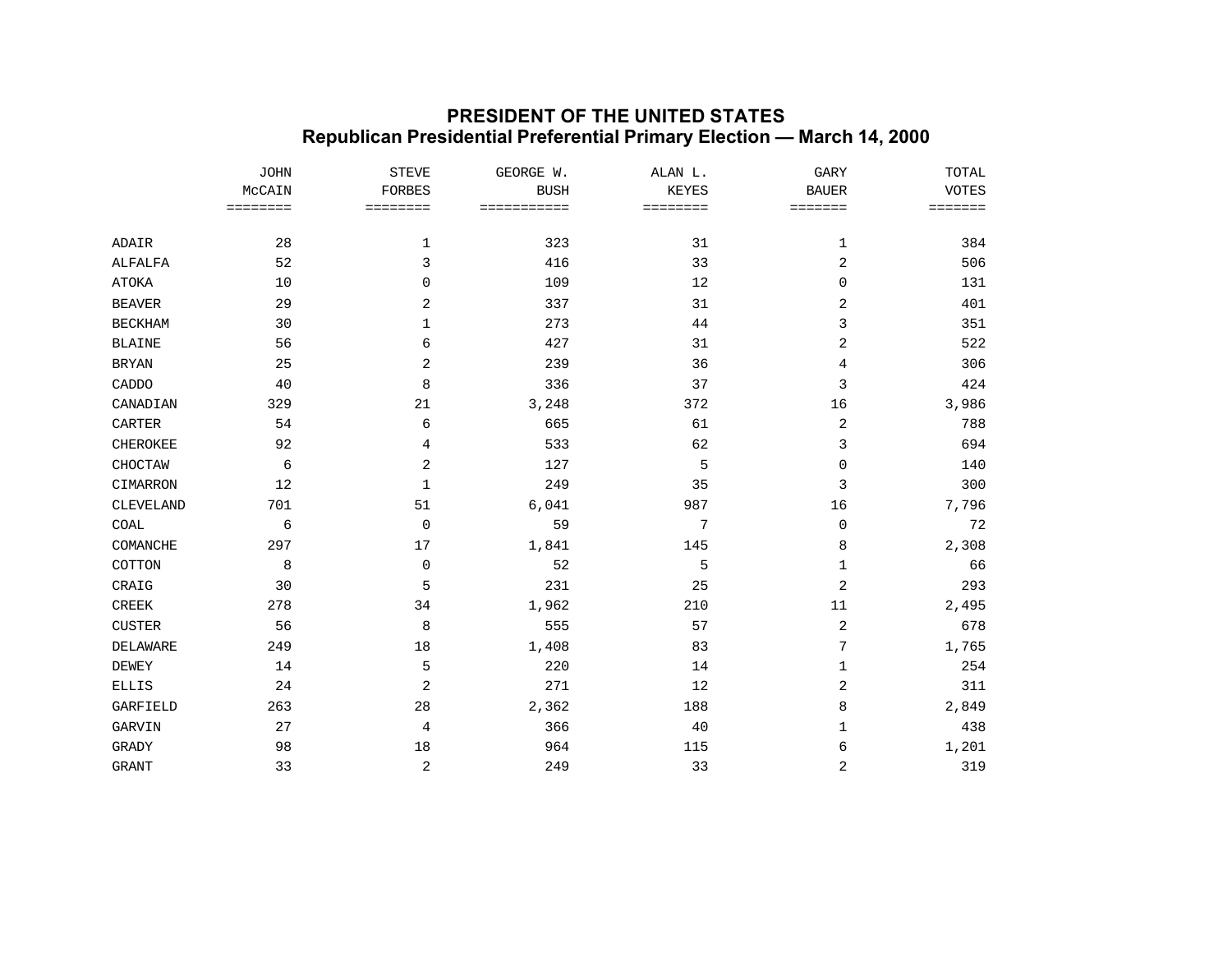## **PRESIDENT OF THE UNITED STATES (continued)**

|                  | <b>JOHN</b><br>MCCAIN<br>$=$ = = = = = = = | <b>STEVE</b><br><b>FORBES</b><br>$= 222222222$ | GEORGE W.<br><b>BUSH</b><br>=========== | ALAN L.<br><b>KEYES</b><br>======== | GARY<br><b>BAUER</b><br>======= | TOTAL<br><b>VOTES</b><br>======= |
|------------------|--------------------------------------------|------------------------------------------------|-----------------------------------------|-------------------------------------|---------------------------------|----------------------------------|
|                  |                                            |                                                |                                         |                                     |                                 |                                  |
|                  |                                            |                                                |                                         |                                     |                                 |                                  |
| <b>GREER</b>     | 7                                          | 0                                              | 72                                      | 4                                   | 1                               | 84                               |
| <b>HARMON</b>    | $\mathbf 0$                                | $\mathbf{0}$                                   | 17                                      | 1                                   | $\mathbf 0$                     | 18                               |
| <b>HARPER</b>    | 22                                         | 1                                              | 215                                     | 14                                  | 3                               | 255                              |
| <b>HASKELL</b>   | 17                                         | 2                                              | 68                                      | 8                                   | 0                               | 95                               |
| <b>HUGHES</b>    | 12                                         | 1                                              | 111                                     | 8                                   | 1                               | 133                              |
| <b>JACKSON</b>   | 51                                         | 4                                              | 516                                     | 40                                  | 3                               | 614                              |
| <b>JEFFERSON</b> | 5                                          | $\mathbf 0$                                    | 57                                      | 4                                   | $\mathbf 0$                     | 66                               |
| <b>JOHNSTON</b>  | 14                                         | 1                                              | 90                                      | 6                                   | $\mathbf 1$                     | 112                              |
| KAY              | 367                                        | 40                                             | 2,099                                   | 204                                 | 25                              | 2,735                            |
| KINGFISHER       | 67                                         | 7                                              | 812                                     | 57                                  | 4                               | 947                              |
| KIOWA            | 22                                         | $\mathbf 0$                                    | 147                                     | 7                                   | 1                               | 177                              |
| LATIMER          | 10                                         | 1                                              | 48                                      | 9                                   | $\mathbf 0$                     | 68                               |
| LeFLORE          | 34                                         | 2                                              | 432                                     | 47                                  | 1                               | 516                              |
| LINCOLN          | 98                                         | 11                                             | 854                                     | 79                                  | 2                               | 1,044                            |
| LOGAN            | 118                                        | 9                                              | 1,241                                   | 164                                 | 2                               | 1,534                            |
| LOVE             | б                                          | $\Omega$                                       | 122                                     | 6                                   | $\Omega$                        | 134                              |
| MCCLAIN          | 33                                         | 6                                              | 553                                     | 90                                  | 0                               | 682                              |
| MCCURTAIN        | 15                                         | $\Omega$                                       | 127                                     | 22                                  | 0                               | 164                              |
| MCINTOSH         | 32                                         | 3                                              | 199                                     | 27                                  | $\mathbf 0$                     | 261                              |
| MAJOR            | 56                                         | 5                                              | 547                                     | 29                                  | 4                               | 641                              |
| MARSHALL         | 13                                         | 1                                              | 160                                     | 11                                  | 0                               | 185                              |
| MAYES            | 118                                        | 11                                             | 746                                     | 84                                  | 2                               | 961                              |
| MURRAY           | 17                                         | 0                                              | 146                                     | 25                                  | 0                               | 188                              |
| MUSKOGEE         | 120                                        | 8                                              | 818                                     | 144                                 | 2                               | 1,092                            |
| <b>NOBLE</b>     | 59                                         | 6                                              | 413                                     | 36                                  | 2                               | 516                              |
| <b>NOWATA</b>    | 33                                         | $\overline{2}$                                 | 212                                     | 23                                  | $\mathbf 1$                     | 271                              |
| <b>OKFUSKEE</b>  | 14                                         | 1                                              | 119                                     | 13                                  | $\mathbf{1}$                    | 148                              |